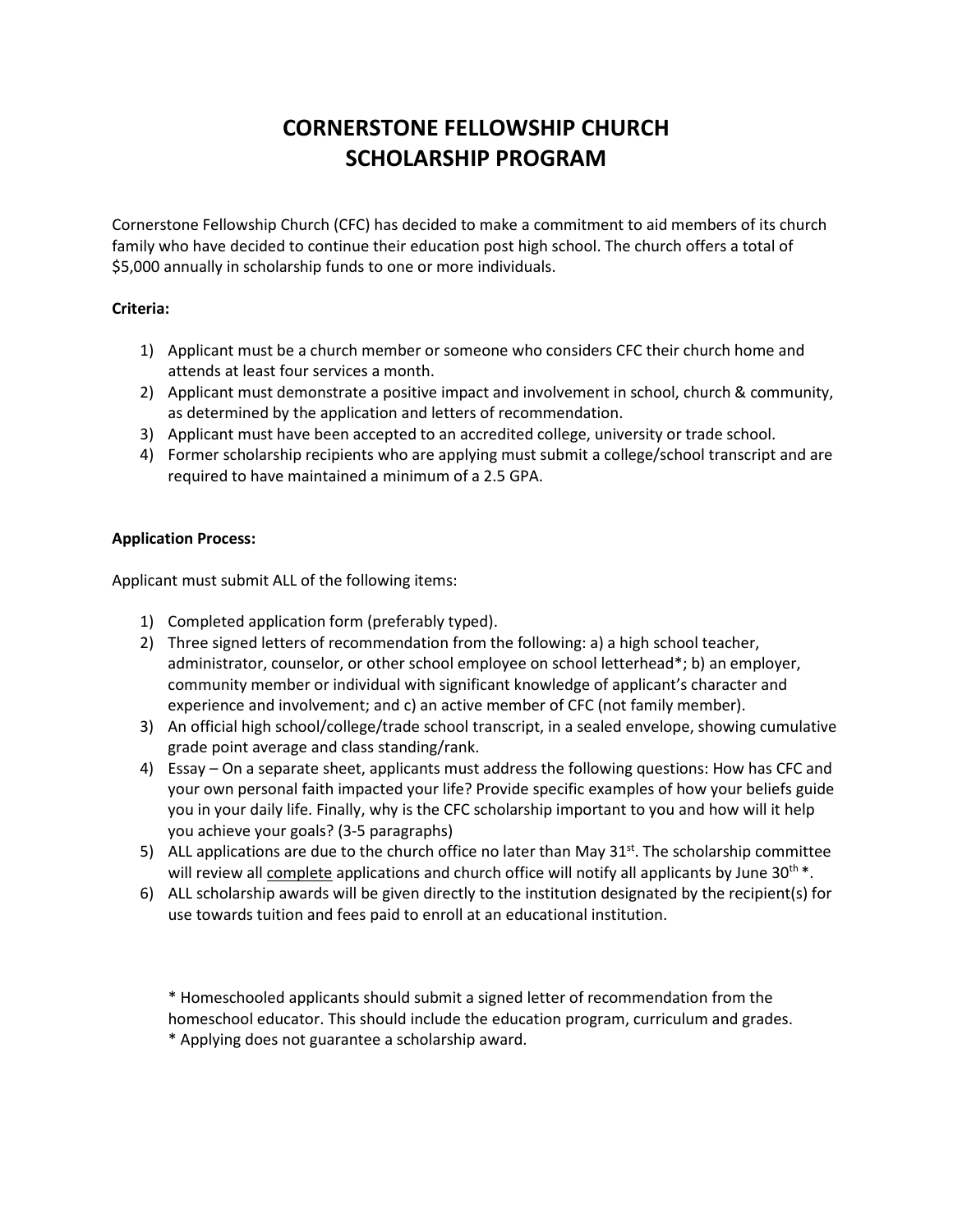## **CORNERSTONE FELLOWSHIP CHURCH SCHOLARSHIP APPLICATION**

| Last Name:                                                                                                     | First Name:                                                                                  |
|----------------------------------------------------------------------------------------------------------------|----------------------------------------------------------------------------------------------|
| <b>Mailing Address:</b>                                                                                        |                                                                                              |
| Street:___________                                                                                             |                                                                                              |
| City:                                                                                                          | Zip:                                                                                         |
| Primary Phone Number: ()                                                                                       | Date of Birth:                                                                               |
| E-mail Address:                                                                                                |                                                                                              |
| High School:                                                                                                   | Year of Graduation:                                                                          |
| List Colleges/Institutions/Trade School to which you have applied:                                             |                                                                                              |
| I will be attending the following school in the fall:                                                          |                                                                                              |
| Proof of acceptance or current student enrollment from the above school is required prior to receipt of funds. |                                                                                              |
| ACT Score: ____________                                                                                        |                                                                                              |
| 0r                                                                                                             | A copy of your ACT or SAT score sheet is required. Not required for trade school applicants. |
| <b>SAT Score:</b>                                                                                              |                                                                                              |
|                                                                                                                |                                                                                              |
| Address: ________________________________City: _____________________State: ____________ZIP: ________           |                                                                                              |
|                                                                                                                |                                                                                              |
| Cell/Work/Home Phone:                                                                                          |                                                                                              |
|                                                                                                                |                                                                                              |
| Address: ________________________________City: _____________________State: _____________ZIP: _______           |                                                                                              |
|                                                                                                                |                                                                                              |
| Cell/Work/Home Phone:                                                                                          |                                                                                              |

What areas/specialty do you plan to major in as you continue your education?

\_\_\_\_\_\_\_\_\_\_\_\_\_\_\_\_\_\_\_\_\_\_\_\_\_\_\_\_\_\_\_\_\_\_\_\_\_\_\_\_\_\_\_\_\_\_\_\_\_\_\_\_\_\_\_\_\_\_\_\_\_\_\_\_\_\_\_\_\_\_\_\_\_\_\_\_\_\_ \_\_\_\_\_\_\_\_\_\_\_\_\_\_\_\_\_\_\_\_\_\_\_\_\_\_\_\_\_\_\_\_\_\_\_\_\_\_\_\_\_\_\_\_\_\_\_\_\_\_\_\_\_\_\_\_\_\_\_\_\_\_\_\_\_\_\_\_\_\_\_\_\_\_\_\_\_\_ \_\_\_\_\_\_\_\_\_\_\_\_\_\_\_\_\_\_\_\_\_\_\_\_\_\_\_\_\_\_\_\_\_\_\_\_\_\_\_\_\_\_\_\_\_\_\_\_\_\_\_\_\_\_\_\_\_\_\_\_\_\_\_\_\_\_\_\_\_\_\_\_\_\_\_\_\_\_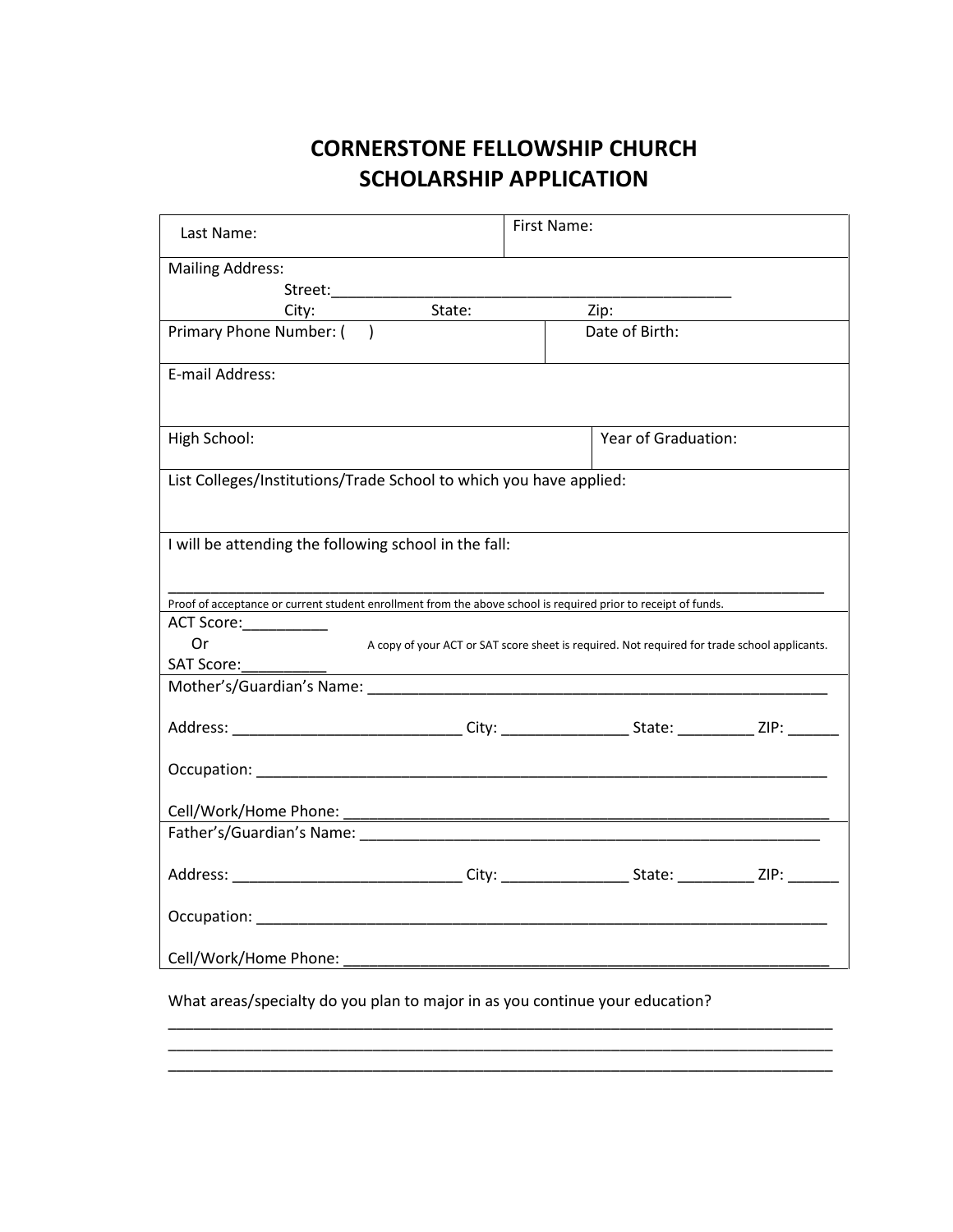#### **School Activities**

List group or individual school activities in which you are an active member and identify any leadership roles or responsibilities you may have.

#### **Church Involvement**

Identify areas in which you have been active in your church. Please include which services you attend and how often.

#### **Leisure/Community Activities**

List activities outside of school such as hobbies, interests, and community service. Identify any leadership roles or responsibilities you may have. Be specific.

#### **Awards**

List any recognition, awards or honors that you have received in school, church, work, or the community in the last several years.